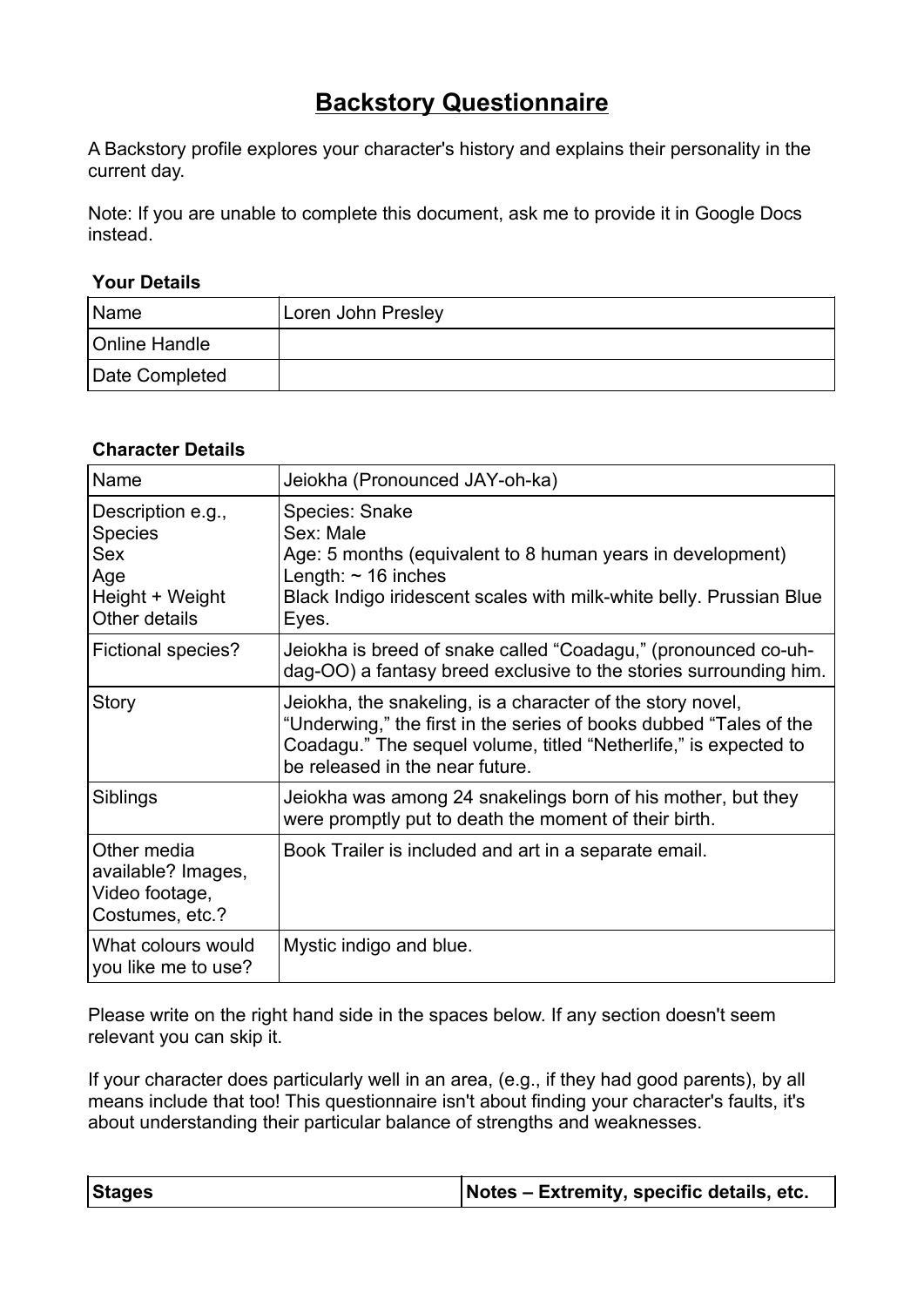| <b>Trust and Confidence</b><br>- mother nurtured/acted as character as<br>baby would hope?<br>- character as baby acted as they would<br>hope? (didn't let themselves down/surprise<br>themselves by biting)?                                                                                                                                                                                                                                                                                                                                                                                                                                                                                                                                                                              | From the first moments of his life, as a<br>hatchling, Jeiokha experienced feelings of<br>being lost and aimless as a newborn baby,<br>unsure of where to go or what he should do.<br>The night of his birth, he found himself<br>without his mother or father or siblings after<br>a scuffle in the nightHe was instead<br>watched over by select number of animals<br>who inhabit the mystic forest of Vawkuu<br>(vah-KOO) Jeiokha at first was<br>apprehensive of these other animals, being<br>a newborn snakeling with instincts that<br>helped him to protect and fight for his life. It<br>took a little time for him to trust the other<br>members of Vawkuu who showed<br>themselves to be benign to him. He soon<br>stopped nipping at them (fortunately he<br>never landed a bite on any of them), and<br>even went as far as to trust and enjoy<br>company to those who offered it to him.<br>Interestingly, it seemed his favourite food<br>was tree fruit. A family of wolves particularly<br>let him have shelter with them for a short<br>spell, and as a baby, Jeiokha enjoyed<br>nestling in the warm fur of a wolf named<br>Aurtemis. From Spring through summer,<br>Jeiokha grew under the watch of Aurtemis,<br>Fynon (Frinn-nun), the stag, Remasi (rem-<br>MOSS-ee) the wood rat, and most closely<br>by Lang, the Gray Hawk, a Grandfather<br>figure to the rest of the forest. |
|--------------------------------------------------------------------------------------------------------------------------------------------------------------------------------------------------------------------------------------------------------------------------------------------------------------------------------------------------------------------------------------------------------------------------------------------------------------------------------------------------------------------------------------------------------------------------------------------------------------------------------------------------------------------------------------------------------------------------------------------------------------------------------------------|---------------------------------------------------------------------------------------------------------------------------------------------------------------------------------------------------------------------------------------------------------------------------------------------------------------------------------------------------------------------------------------------------------------------------------------------------------------------------------------------------------------------------------------------------------------------------------------------------------------------------------------------------------------------------------------------------------------------------------------------------------------------------------------------------------------------------------------------------------------------------------------------------------------------------------------------------------------------------------------------------------------------------------------------------------------------------------------------------------------------------------------------------------------------------------------------------------------------------------------------------------------------------------------------------------------------------------------------------------------------------------------------------------|
| <b>Freedom and Self-Determination</b><br>- does character hold on/grasp?<br>- does character let go?<br>- is character destructive and cruel?<br>- was character benign and relaxed?<br>- what was it like to express choice for the<br>first time in their life?<br>- did they make any bad choices in their<br>inexperience?<br>- does the character doubt themselves?<br>- does the character focus on details<br>because they can't watch everything – the<br>big picture contains too much detail?<br>- does the character often feel unready to<br>show projects to others?<br>- does character wish they were invisible?<br>- how cooperative/wilful is the character?<br>- how well does the character<br>express/suppress themselves?<br>- how controlled do they feel by others? | Given this initial sense of security and trust<br>that all was right in his life and the world he<br>knew, Jeiokha began exploring his freedom<br>and living out his personality in Vawkuu. He<br>was notably playful, but often at the<br>expense of others, pulling harmless stunts<br>tricks for his amusement. His intention was<br>to have fun, and not to do harm, however.                                                                                                                                                                                                                                                                                                                                                                                                                                                                                                                                                                                                                                                                                                                                                                                                                                                                                                                                                                                                                       |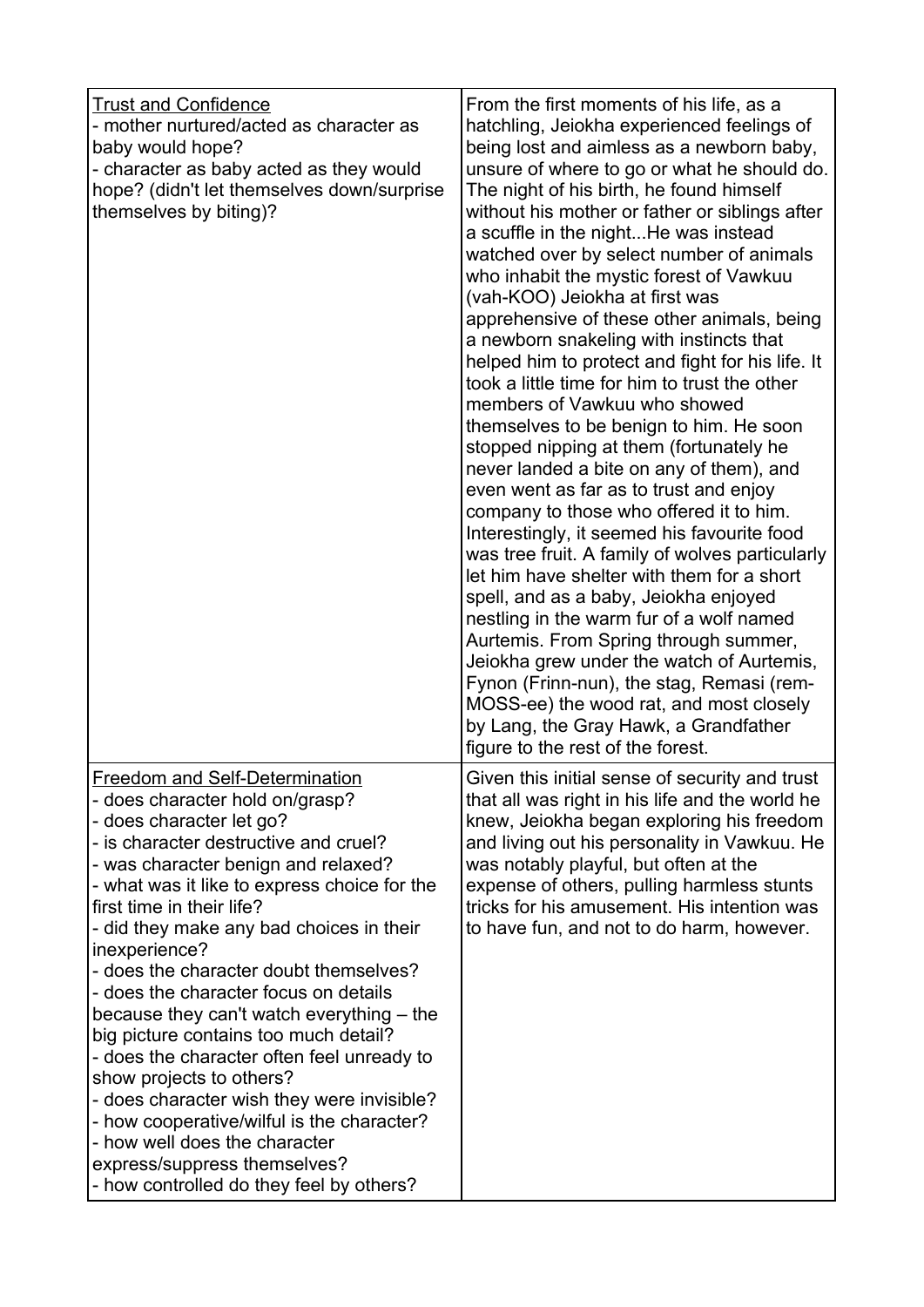| Other younger members of Vawkuu<br>Ambition<br>- how energetic was your character as a<br>expressed disinterest in admitting Jeiokha<br>small child?<br>with their games, usually because they<br>- how much did your character enjoy/feel<br>thought Jeiokha would be too slow to keep<br>guilty about their victories and<br>up. But Jeiokha blew away these<br>achievements?<br>expectations. Though he was a snake, he<br>- how good did they get at cooperating?<br>showed a knack for racing quickly through<br>- did they develop a tendency to berate<br>the forest like a flying, living whip, with<br>themselves?<br>- what are the character's biggest wishes<br>when he demonstrated these feats, the<br>and dreams? Can they ever fulfil them?<br>to be admitted, but not the center of<br>the only one of his kind, and also one of a<br>kind. He experienced feelings of being<br>disconnected from the world and its other<br>agents in life. Jeiokha soon hit a low in the<br>what he was. His abilities became a curse<br>to him as they drew the pressure of<br>connect with the other animals, implicitly<br>even other snakes and reptiles. Those<br>whom he had tried to play with only ended<br>up feeling bothered and saw him as a<br>nuisance, and their words left wound after<br>wound in the snakeling's spirits.<br>At this point, Jeiokha wished he could be<br>someone else. If only he could trade all he<br>had for something better. But that was<br>impossible.<br>Jeiokha did however, meet another<br>herself Ameia, who initially played a prank<br>of her own on him! This was a much<br>needed boost for his spirits as the kinship<br>he held with Ameia gave him an outlet to<br>relate-to be understood as well as to<br>understand another.<br><b>Productivity</b><br>Jeiokha and Ameia learned they shared |                                          |                                                                                                                                                                                                                                                                                                                                                                                                                                                                                                                                                                               |
|----------------------------------------------------------------------------------------------------------------------------------------------------------------------------------------------------------------------------------------------------------------------------------------------------------------------------------------------------------------------------------------------------------------------------------------------------------------------------------------------------------------------------------------------------------------------------------------------------------------------------------------------------------------------------------------------------------------------------------------------------------------------------------------------------------------------------------------------------------------------------------------------------------------------------------------------------------------------------------------------------------------------------------------------------------------------------------------------------------------------------------------------------------------------------------------------------------------------------------------------------------------------------------------------------------------------------------------------------------------------------------------------------------------------------------------------------------------------------------------------------------------------------------------------------------------------------------------------------------------------------------------------------------------------------------------------------------------------------------------------------------------------------------------------------------------------------------------------------------|------------------------------------------|-------------------------------------------------------------------------------------------------------------------------------------------------------------------------------------------------------------------------------------------------------------------------------------------------------------------------------------------------------------------------------------------------------------------------------------------------------------------------------------------------------------------------------------------------------------------------------|
|                                                                                                                                                                                                                                                                                                                                                                                                                                                                                                                                                                                                                                                                                                                                                                                                                                                                                                                                                                                                                                                                                                                                                                                                                                                                                                                                                                                                                                                                                                                                                                                                                                                                                                                                                                                                                                                          |                                          | impressive reactions and clever stuntsbut<br>other youngsters in the forest saw him as a<br>show or entertainer, and the snakeling was<br>equally uncomfortable with this. He wished<br>attention—and he could never seem to find<br>the right balance to attain this place among<br>any company. It soon set in for Jeiokha also<br>that he was a singularity in Vawkuu. He was<br>paradise forest, and came to detest what he<br>could do and who he was, questioning even<br>attention from others. He could not relate or<br>snakeling of his same species-a girl calling |
| productive rather than playing?<br>fears. Neither of them knew where they                                                                                                                                                                                                                                                                                                                                                                                                                                                                                                                                                                                                                                                                                                                                                                                                                                                                                                                                                                                                                                                                                                                                                                                                                                                                                                                                                                                                                                                                                                                                                                                                                                                                                                                                                                                | - how did the character feel about being | similar desires as well as questions and                                                                                                                                                                                                                                                                                                                                                                                                                                                                                                                                      |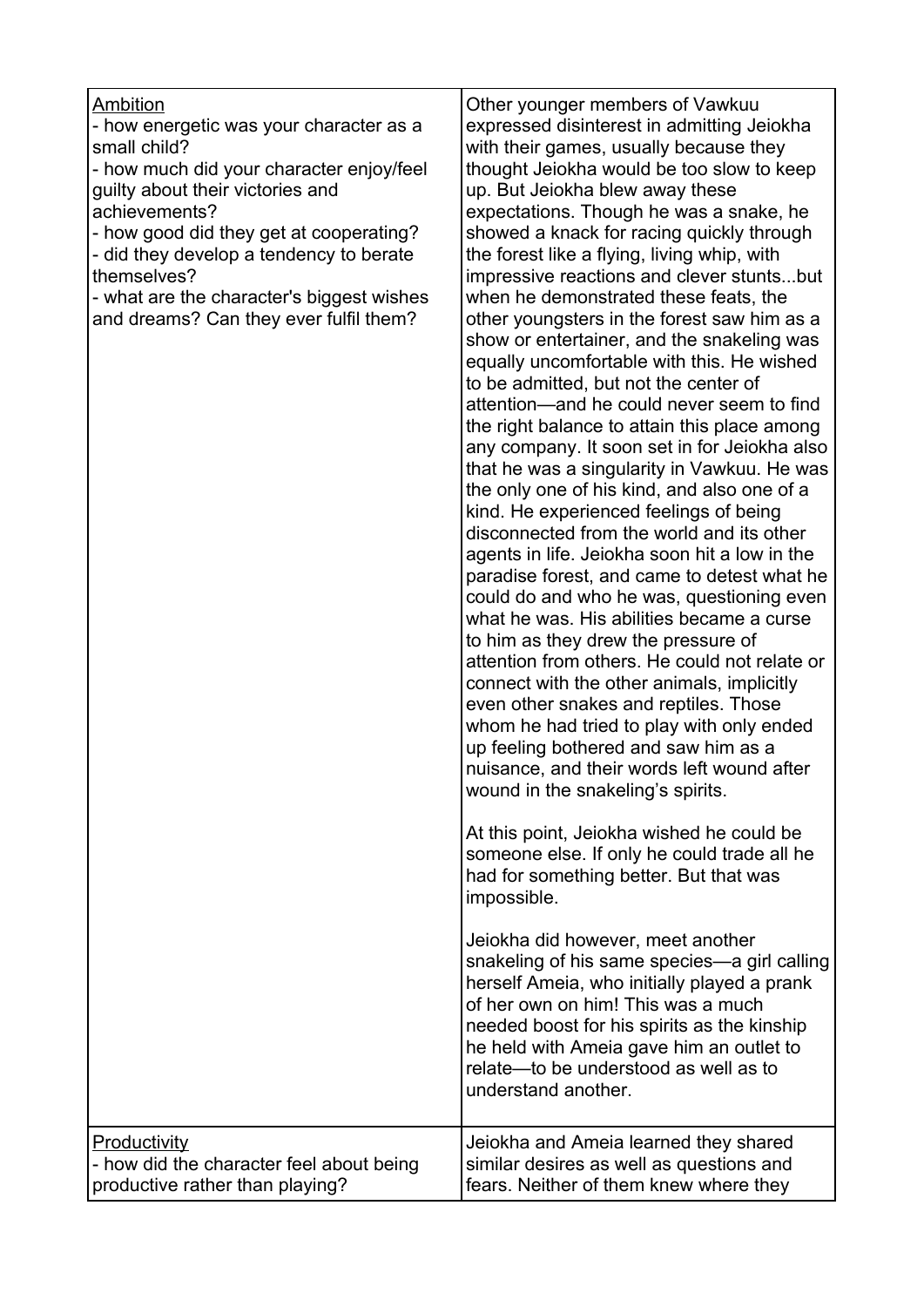| - what was the transition from home to<br>school like?<br>- how well prepared did he feel to<br>contribute?<br>- how did they feel about others also<br>contributing? Status, adequacy, teamwork?<br>- what were their thoughts about being part<br>of the society they lived in - what they were<br>going to be as an adult?<br>- how did their caste, gender, race and<br>other facets of their identity factor into this? | came from, and only had vague memories<br>of their respective parents and origins.<br>Both Jeiokha and Ameia wondered who<br>they were meant to be. They felt unsatisfied<br>with the idea that as snakes their only<br>purpose was to eat, sunbathe, and sleep.<br>While initially Jeiokha had experienced<br>welcome intentions from Vawkuu, he<br>learned he was expected to have a lowly<br>place off to the side, and he experienced<br>alienation in this way. Those who had seen<br>his feats of acrobatics and athletics and<br>keen mind caused unwanted attention and<br>questions.<br>More trouble was soon to come.<br>Jeiokha and Ameia soon discovered that<br>Vawkuu and its senior creatures such as<br>Lang, Aurtemis and Frynon, had been<br>keeping secrets from them, and about them.<br>Jeiokha learned his species was being<br>hunted by a legion of animals who were<br>loyal to an enigmatic figure named Zareda<br>beast claiming to surpass all life on the<br>earth, even humans, and said to wield<br>terrible powers.<br>NOTE: (Though none of Vawkuu have seen<br>Zared, he is a variant species of wolf called<br>the Saboa-now called a Belial-a creature<br>much like humans in that they have the<br>ability to choose between true good and<br>true evil and they have the capacity to sin.<br>Zared is essentially a "damned soul" armed<br>with awful sorceries, seeking retribution).<br>Now Jeiokha felt caught in a horrible plight.<br>He was the subject of an evil hunt from<br>forces who were willing to wreak ruin on<br>Vawkuu, if Jeiokha was not handed over to<br>them. Many would die because he was<br>alivebecause he existed. More than ever,<br>Jeiokha was made to believe he was<br>something horrible. |
|------------------------------------------------------------------------------------------------------------------------------------------------------------------------------------------------------------------------------------------------------------------------------------------------------------------------------------------------------------------------------------------------------------------------------|-------------------------------------------------------------------------------------------------------------------------------------------------------------------------------------------------------------------------------------------------------------------------------------------------------------------------------------------------------------------------------------------------------------------------------------------------------------------------------------------------------------------------------------------------------------------------------------------------------------------------------------------------------------------------------------------------------------------------------------------------------------------------------------------------------------------------------------------------------------------------------------------------------------------------------------------------------------------------------------------------------------------------------------------------------------------------------------------------------------------------------------------------------------------------------------------------------------------------------------------------------------------------------------------------------------------------------------------------------------------------------------------------------------------------------------------------------------------------------------------------------------------------------------------------------------------------------------------------------------------------------------------------------------------------------------------------------------------------------------------------------------------|
| <b>Child to Adult Transition</b>                                                                                                                                                                                                                                                                                                                                                                                             | Lang the Hawk, and Aurtemis the Wolf, and                                                                                                                                                                                                                                                                                                                                                                                                                                                                                                                                                                                                                                                                                                                                                                                                                                                                                                                                                                                                                                                                                                                                                                                                                                                                                                                                                                                                                                                                                                                                                                                                                                                                                                                         |
| - how well did others appear to regard your                                                                                                                                                                                                                                                                                                                                                                                  | especially Jeiokha's special advocate,                                                                                                                                                                                                                                                                                                                                                                                                                                                                                                                                                                                                                                                                                                                                                                                                                                                                                                                                                                                                                                                                                                                                                                                                                                                                                                                                                                                                                                                                                                                                                                                                                                                                                                                            |
| character?                                                                                                                                                                                                                                                                                                                                                                                                                   | Ameia, tried encouraging Jeiokha to believe                                                                                                                                                                                                                                                                                                                                                                                                                                                                                                                                                                                                                                                                                                                                                                                                                                                                                                                                                                                                                                                                                                                                                                                                                                                                                                                                                                                                                                                                                                                                                                                                                                                                                                                       |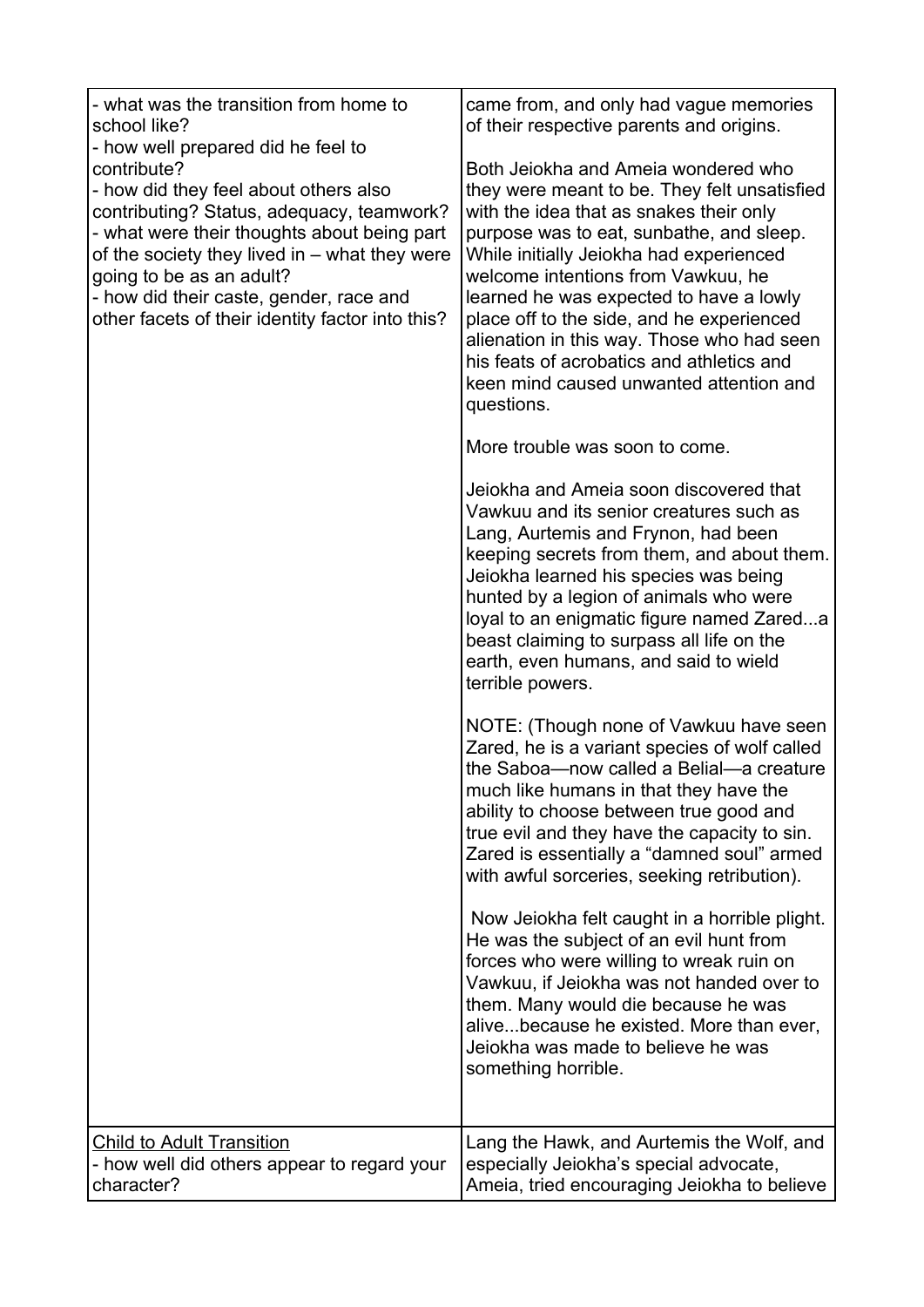| - how did your character ensure some<br>sense of sameness / continuity?<br>- how was it decided who was in their social<br>group and who was out?<br>- who did they appoint as their adversary (if<br>anyone)?                                                                                                 | he was still something good. Just the same,<br>none of them were able to give him an<br>answer that gave him peace. Jeiokha felt<br>his life was a frightening riddle—perhaps<br>one that he would never answer.                                                                                                                                                                                                                                                                                                                                                                                                                                                                                                                                  |
|----------------------------------------------------------------------------------------------------------------------------------------------------------------------------------------------------------------------------------------------------------------------------------------------------------------|---------------------------------------------------------------------------------------------------------------------------------------------------------------------------------------------------------------------------------------------------------------------------------------------------------------------------------------------------------------------------------------------------------------------------------------------------------------------------------------------------------------------------------------------------------------------------------------------------------------------------------------------------------------------------------------------------------------------------------------------------|
| - who were their role models?<br>- who were their girlfriends/boyfriends<br>during adolescence, and what were these<br>partners like?<br>- how did they go about keeping the pool of<br>people they were to establish their new<br>identity in, manageably small (ie., cliques,<br>political interests, etc.)? | Not all the advice Jeiokha received was<br>even advice he wanted to hear. Loth, a<br>cobra who took a special reverence to the<br>little snakeling, warned him prophetically<br>and insistently to prepare himself for forces<br>in the world that was seek his destruction,<br>and to acknowledge that he was face such<br>an extent of opposition that many would<br>even "curse his name long after his death."<br>Even so, Loth tried to promise Jeiokha that<br>he should not be hindered by these hateful<br>forces, and that he should remember and<br>be devout about his self-respect, yet to<br>prepare to live in a world that was unfair<br>and often unjust. Naturally, Jeiokha<br>thwarted this advice with disbelief and<br>anger. |
|                                                                                                                                                                                                                                                                                                                | NOTE (This is where I'd like to leave off, as<br>I don't want to spoil too much more of the<br>conflict and the secrets. But I'd like to offer<br>this teaser hope for Jeiokha's character<br>development, if it works):                                                                                                                                                                                                                                                                                                                                                                                                                                                                                                                          |
|                                                                                                                                                                                                                                                                                                                | Jeiokha was in the world, but it seemed the<br>world was also in him. Great forces wanted<br>him destroyed for reasons he had yet to<br>discover. Many others forces wanted him to<br>live. His foes told him he was evil. His allies<br>loved him as a friend.                                                                                                                                                                                                                                                                                                                                                                                                                                                                                   |
|                                                                                                                                                                                                                                                                                                                | But it wouldn't be enough to let the words<br>others shape him, for good or ill. Jeiokha's<br>inner light for his life required him to<br>somehow learn to believe for <i>himself</i> that he<br>was important, to be anchored in believing<br>he could be a force for good. If he can<br>accomplish this, then perhaps even the<br>forest that sheltered and protected him<br>could become something he in turn would<br>protect and save                                                                                                                                                                                                                                                                                                        |
| <b>Closeness in Relationships</b><br>- does your character affiliate with others<br>well?<br>- what is your character's attitude towards                                                                                                                                                                       | How does your character get on with the<br>business of being an adult? ie., doing their<br>job and finding a partner?                                                                                                                                                                                                                                                                                                                                                                                                                                                                                                                                                                                                                             |